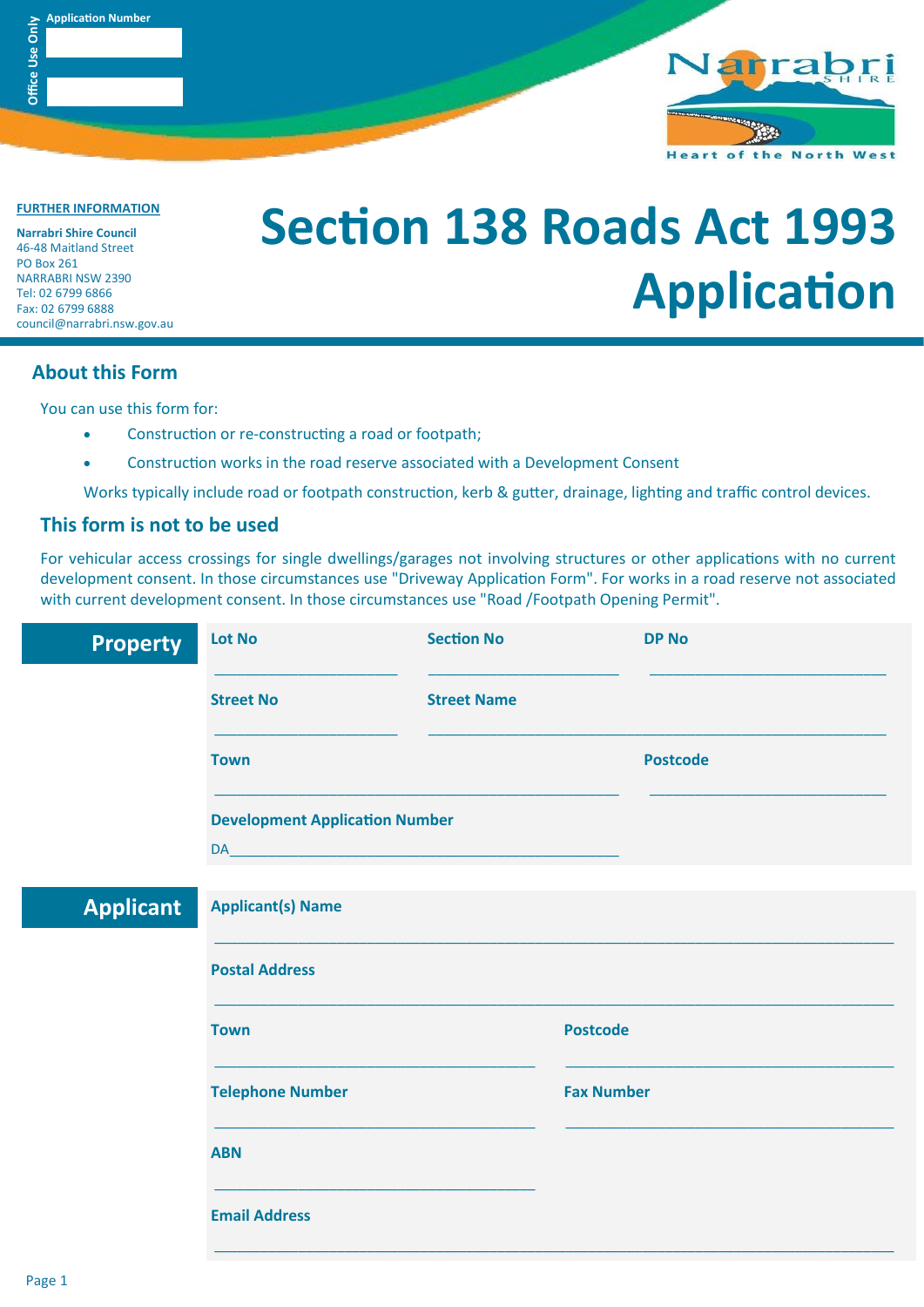#### **General**

- a) The application must include all information necessary to allow assessment of the application.
- b) This application must be made in respect of a current Development Consent specifically requiring consent to the proposed works. Where an application is lodged for staged works, the definition of the extent of works and all requirements relevant to those works must be agreed with Council and requirements met.
- c) Any approval under the Roads Act shall be subject to the conditions stated in the Roads Act approval correspondence.

 $\_$  , and the set of the set of the set of the set of the set of the set of the set of the set of the set of the set of the set of the set of the set of the set of the set of the set of the set of the set of the set of th \_\_\_\_\_\_\_\_\_\_\_\_\_\_\_\_\_\_\_\_\_\_\_\_\_\_\_\_\_\_\_\_\_\_\_\_\_\_\_\_\_\_\_\_\_\_\_\_\_\_\_\_\_\_\_\_\_\_\_\_\_\_\_\_\_\_\_\_\_\_\_\_\_\_\_\_\_\_\_\_\_\_\_\_\_\_\_\_

\_\_\_\_\_\_\_\_\_\_\_\_\_\_\_\_\_\_\_\_\_\_\_\_\_\_\_\_\_\_\_\_\_\_\_\_\_\_\_\_\_\_\_\_\_\_\_\_\_\_\_\_\_\_\_\_\_\_\_\_\_\_\_\_\_\_\_\_\_\_\_\_\_\_\_\_\_\_\_\_\_\_\_\_\_\_\_\_\_

\_\_\_\_\_\_\_\_\_\_\_\_\_\_\_\_\_\_\_\_\_\_\_\_\_\_\_\_\_\_\_\_\_\_\_\_\_\_\_\_\_\_\_\_\_\_\_\_\_\_\_\_\_\_\_\_\_\_\_\_\_\_\_\_\_\_\_\_\_\_\_\_\_\_\_\_\_\_\_\_\_\_\_\_\_\_\_\_

\_\_\_\_\_\_\_\_\_\_\_\_\_\_\_\_\_\_\_\_\_\_\_\_\_\_\_\_\_\_\_\_\_\_\_\_\_\_\_\_\_\_\_\_\_\_\_\_\_\_\_\_\_\_\_\_\_\_\_\_\_\_\_\_\_\_\_\_\_\_\_\_\_\_\_\_\_\_\_\_\_\_\_\_\_\_\_\_\_

Please provide a brief description of the proposed work:

# **Plans & Information**

The below plans, documents and information are to be included with the application:

- a) Engineering plans (electronic PDF format) for the required work within a public road designed by a suitably qualified professional.
- b) Pavement Report where required by the conditions of the Development Consent.
- c) Traffic Control Plan indicating the separation of vehicles from the worksite.
- d) Written indemnity covering Council against any actions, suits, claims, and demands as the result of the works being carried out.
- e) Public Liability Policy to the value of twenty million dollars (\$ 20,000,000:00) with Narrabri Shire Council mentioned as an interested party.
- f) Workers Compensation Insurance to cover all workers who will carry out work within the road reserve.
- g) Safe Work Method Statement to cover all works that will be carried out within the road reserve.

## **Declaration**

#### Applicant's Declaration

I hereby make application to Council for permission to develop as per plans and specifications submitted. I understand that if the information submitted is incomplete, the application maybe delayed, rejected or more information may be requested. I understand to develop in conformity with such approval and Acts and Codes, INDEMNIFY the Narrabri Shire Council against all claims which may arise whether from negligence or otherwise as a result of my carrying out or instructing a third party to carry out work within the road reserve at the above address.

\_\_\_\_\_\_\_\_\_\_\_\_\_\_\_\_\_\_\_\_\_\_\_\_\_\_ \_\_\_\_\_\_\_\_\_\_\_\_\_\_\_\_\_\_\_\_\_\_\_\_\_\_\_\_\_\_\_\_\_\_\_\_ \_\_\_\_\_\_\_\_\_\_\_\_\_\_\_\_\_

**Applicant Name** 

**Applicant Signature Date**

*(please print)*